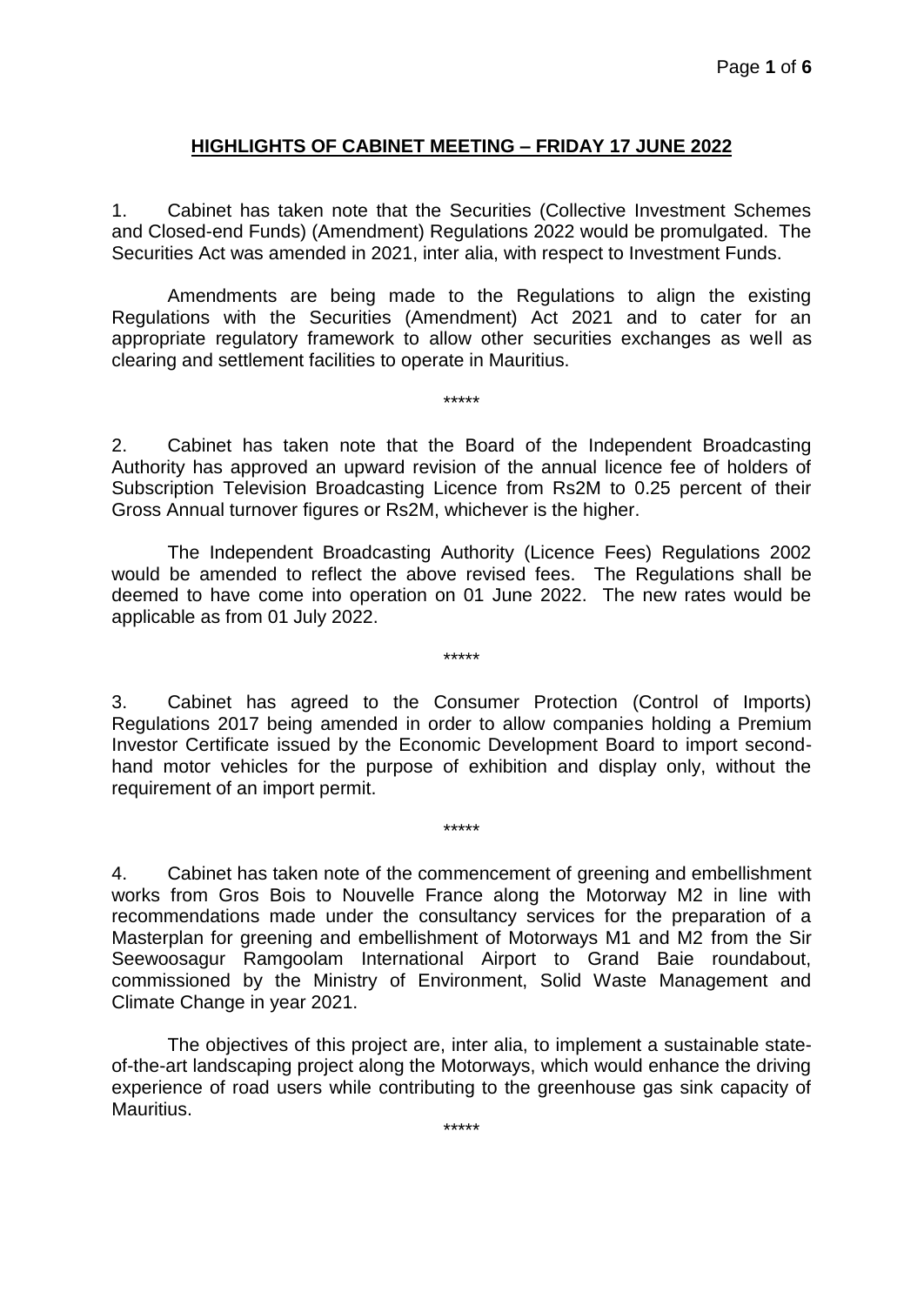5. Cabinet has taken note that the Ministry of Youth Empowerment, Sports and Recreation would launch a new programme to be called the 'Youth Ambassador Programme'. The objectives of the Youth Ambassador Programme would be –

- (a) to provide a platform for the youth to be represented thereby promoting youth empowerment; and
- (b) to help in the dissemination of information related to government policies, programmes, events, activities, legislation especially to other youngsters.

A group of 10 young people aged between 17 to 25 years old coming from different parts of the country and representative of the Mauritian population has been designated as 'Youth Ambassadors'. In their capacity as Ambassadors, and on a voluntary basis, these youngsters would, inter alia -

- (i) collect information pertaining to policies, programmes, events, activities, and legislation, amongst others, from Ministries and Departments;
- (ii) be active on social media platform (such as Facebook, Twitter, or Instagram) and the media by posting and sharing information relevant to the youth;
- (iii) communicate with other youngsters through social media platforms and collect feedbacks on ideas; and
- (iv) attend national youth events throughout the year.

The Youth Ambassadors would be expected to hold an annual conference on 12 August each year to mark the International Youth Day.

\*\*\*\*\*

6. Cabinet has agreed to the setting up of a Permit and Licences Fast Track and Facilitation Committee for Renewable Energy projects at the level of the Ministry of Energy and Public Utilities with a view to ensuring the timely implementation of such projects in order to meet the renewable energy targets set by Government by year 2030. The Terms of Reference of the Permit and Licences Fast Track and Facilitation Committee are, inter alia, to -

(a) identify the bottlenecks hindering the issuing of licences and permits for Renewal Energy project and facilitate the processing of application expeditiously;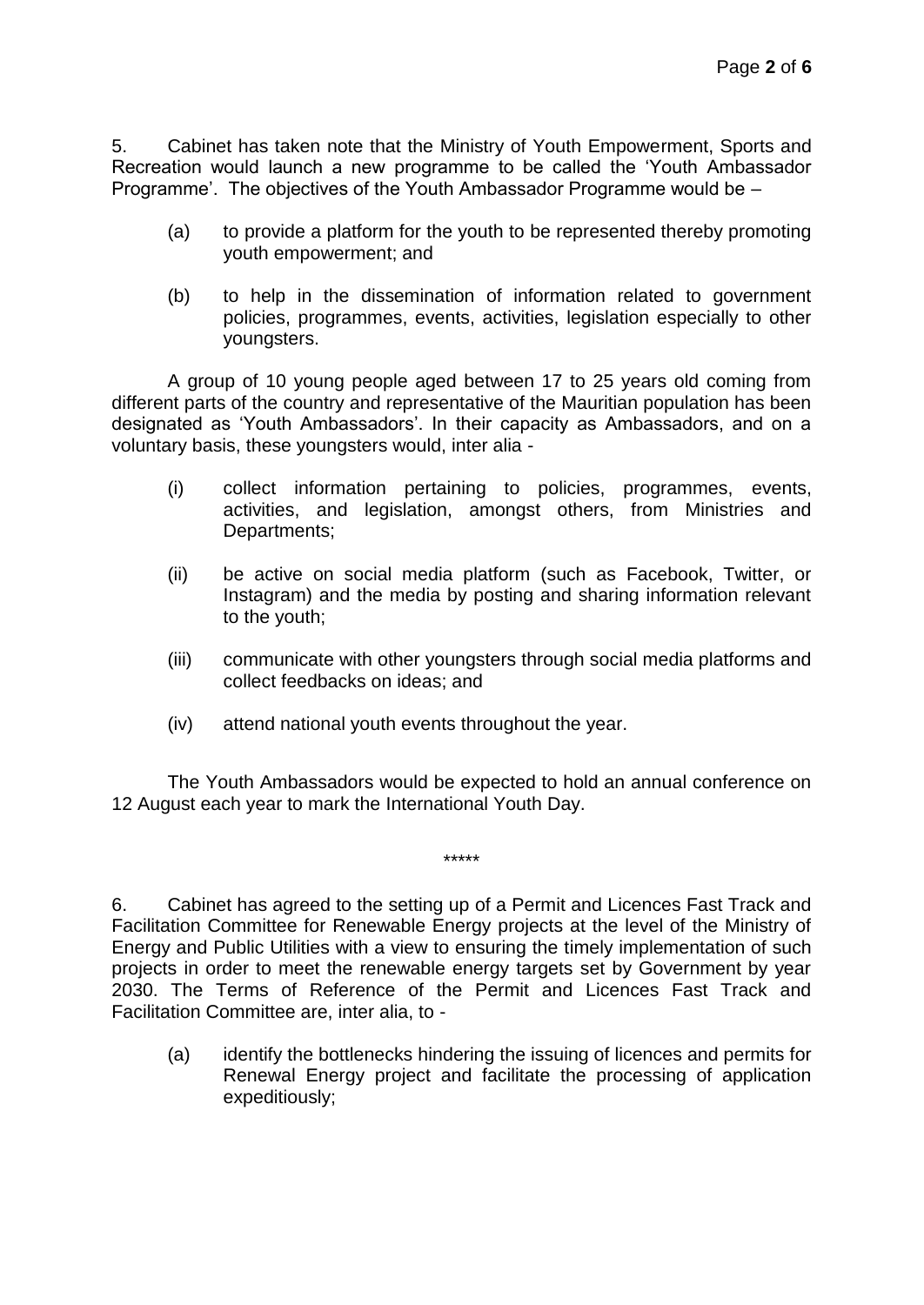- (b) take up the matter with the relevant stakeholders for EIA licence, Land Conversation Permit, Planning Clearance, Way Leave and Building and Land Use Permit;
- (c) develop guidelines and timelines to facilitate the application for Permits and Licences;
- (d) hold bilateral meetings with the promoters; and
- (e) refer major bottlenecks in project implementation to the Fast Track Committee with proposals to address same.

7. Cabinet has agreed to Mauritius approaching the United States, through its Inland Revenue Service (IRS), to become an approved jurisdiction for the purpose of the IRS Qualified Intermediary programme. Under the US tax law (Foreign Accounts Tax Compliance Act - FATCA), a person who makes a payment of certain USsourced income such as interest, dividends and royalties to a foreign person is required to deduct 30 percent, or such other lower amount as applicable, as withholding tax from the payment, and remit same to the IRS together with relevant supporting documentation.

\*\*\*\*\*

In 2001, the IRS established the Qualified Intermediary programme. The objective of the programme is to streamline and simplify the withholding tax payments and tax information reporting process in respect of US-sourced income made to a foreign person. In order for an entity based in Mauritius to be entitled to submit an application under the Qualified Intermediary programme, there is a need for Mauritius to be first designated as an Approved Jurisdiction for the programme by the IRS. \*\*\*\*\*

8. Cabinet has agreed to the signing of a Memorandum of Understanding between the Ministry of Education, Tertiary Education, Science and Technology and the Association for the Development of Education in Africa (ADEA) on the organisation of the ADEA 2022 Triennale.

The purpose of the Memorandum of Understanding is to provide a legal framework and define the responsibilities of the Parties to prepare and organise the ADEA 2022 Triennale in Mauritius from 19 to 21 October 2022. The main objective of the ADEA 2022 Triennale is to foster continental, regional and cross-country interactions in support of peer learning and knowledge exchange around Africa's key educational priorities in its quest to build back better resilient education systems for the Continent.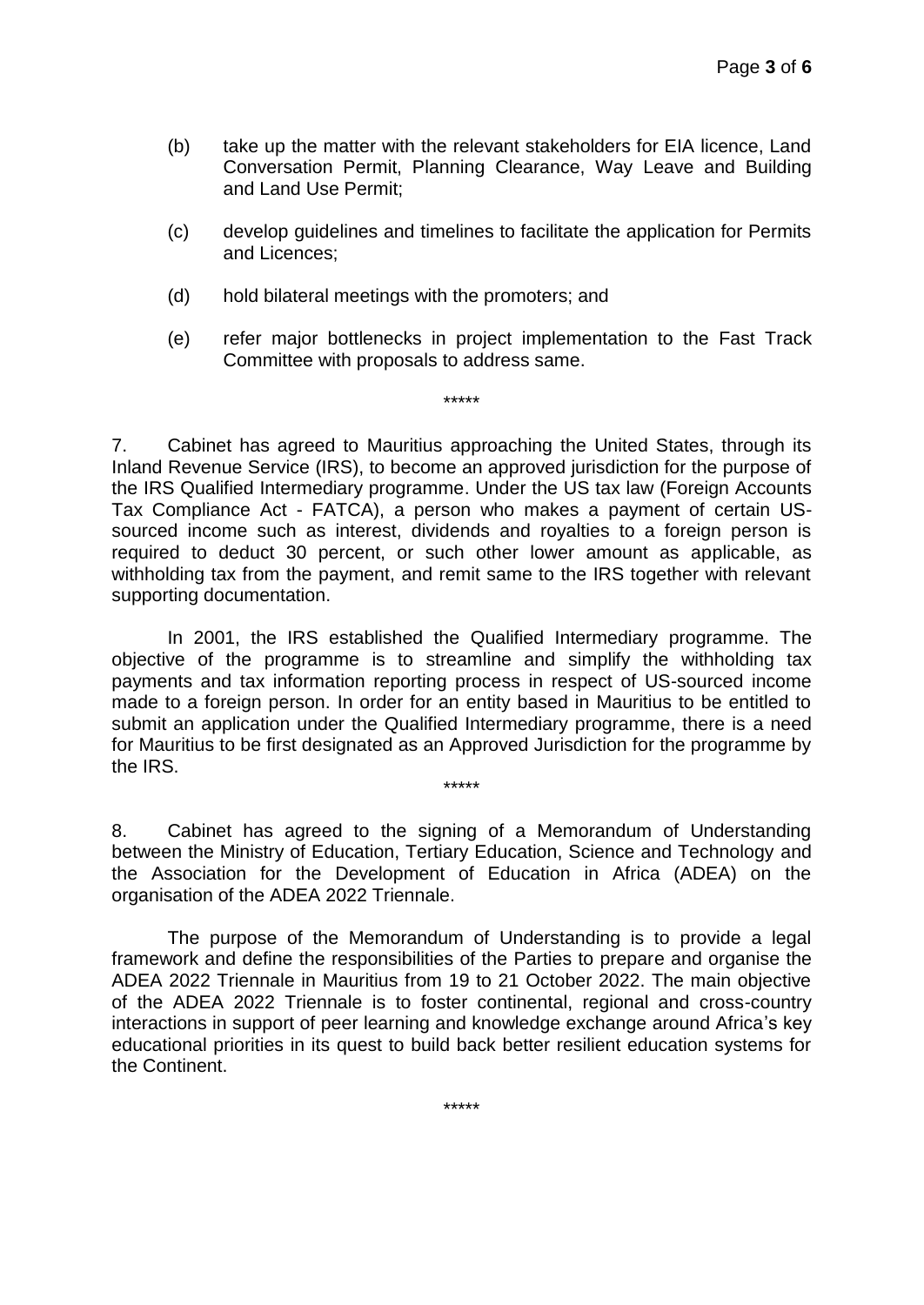9. Cabinet has agreed to Government making a symbolic donation of USD25,000, as a gesture of solidarity, to Malawi which was badly affected by tropical storm Ana.

\*\*\*\*\*

10. Cabinet has agreed to the review of the age limit for entry in the Public Service for Medical Specialists and other professionals in strategic positions from 40 to 50 years. The age limit for entry in the Public Service would be reviewed for all grades except for Workman's Group, from 40 to 45 years. For grades requiring a postgraduate degree together with years of post-qualification experience as core qualification, the age limit would be increased from 40 to 50 years.

11. Cabinet has taken note of the activities being organised by the Ministry of Health and Wellness in the context of the commemoration of the International Day Against Drug Abuse and Illicit Trafficking, observed on 26 June. The theme for this year is "Addressing drug challenges in health and humanitarian crises".

\*\*\*\*\*

The Ministry of Health and Wellness would, inter alia, -

- (a) launch a Methadone Day Care/Residential Rehabilitation Centre for Women Who Use Drugs at Brown Sequard Mental Health Care Centre on 02 July 2022;
- (b) launch the National Electronic Register of patients of the Methadone Day Care Centres at the Mahebourg Methadone Day Care Centre;
- (c) launch a Capacity Building Programme for Prison Officers; and
- (d) hand over videos used in the context of Mass Media/Social Media Campaign against synthetic and other drugs to the Ministry of Education, Tertiary Education, Science and Technology, to be used in educational institutions for sensitisation and awareness of in-school youth regarding substance abuse.

12. Cabinet has taken note of the activities being organised by the Ministry of Public Service, Administrative and Institutional Reforms to mark the UN Public Service Day, observed on 23 June 2022. The theme for this year is "Building Back Better from COVID-19 Enhancing Innovative Partnerships to Meet the Sustainable Development Goals (SDGs)". The Ministry would organise the following activities -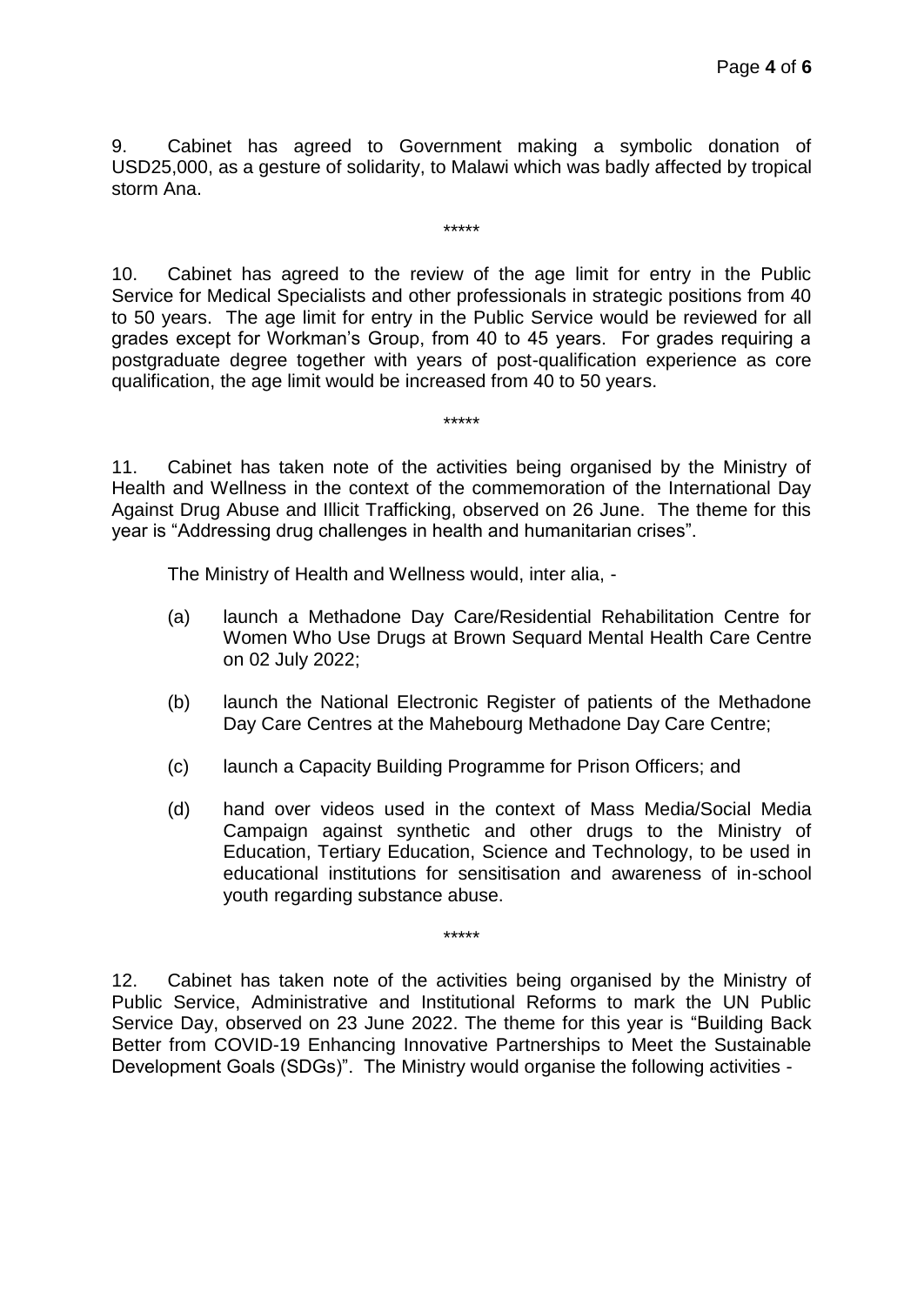- (a) a workshop on 23 June 2022 which would focus on the evolution of the Public Service since Independence, the future of Public Service in the post COVID-19 era and the role and contribution of public institutions and public servants in building back better from the COVID-19 pandemic; and
- (b) welfare activities, namely domino and scrabble tournaments and quiz and essay competitions by the Public Officers' Welfare Council.

13. Cabinet has taken note that the Ministry of Arts and Cultural Heritage would participate in the celebration of the  $8<sup>th</sup>$  International Day of Yoga on 21 June 2022 from 0830 hours to 0930 hours being organised by the High Commission of India in Mauritius on the wharf near the Aapravasi Ghat World Heritage Site at Trou Fanfaron, Port-Louis, together with the Aapravasi Ghat Trust Fund.

\*\*\*\*\*

The programme would be livestreamed around the world and would further the promotion of Mauritius as a cultural destination.

\*\*\*\*\*

14. Cabinet has taken note of the situation of the COVID-19 pandemic prevailing across the world. Some 542.5 million cases have been reported globally, of which 517.9 million persons have been successfully treated.

With regard to Mauritius, as at 15 June 2022, there were 169 active cases of COVID-19, out of which 14 were admitted at the New ENT Hospital. Over the period 9 to 15 June 2022, one death was attributed to COVID-19.

\*\*\*\*\*

15. Cabinet has agreed to the African Regional Labour Administration Centre (ARLAC) holding its 18<sup>th</sup> Meeting of the Committee of Senior Officials in Mauritius from 11 to 13 October 2022. ARLAC is an international organisation which was set up jointly by the International Labour Organization and the United Nations Development Programme in 1974 for the development of labour administration in Africa. The mandate of ARLAC is to strengthen labour administration systems in Member countries. Around 60 delegates from 19 countries, including Mauritius, are expected to participate in the meeting.

16. Cabinet has taken note of the outcome of the participation of the Minister of Finance, Economic Planning and Development at the OECD Ministerial Council Meeting and the International Economic Forum on Africa held recently. The Secretary General of the OECD highlighted that, despite all difficulties arising from